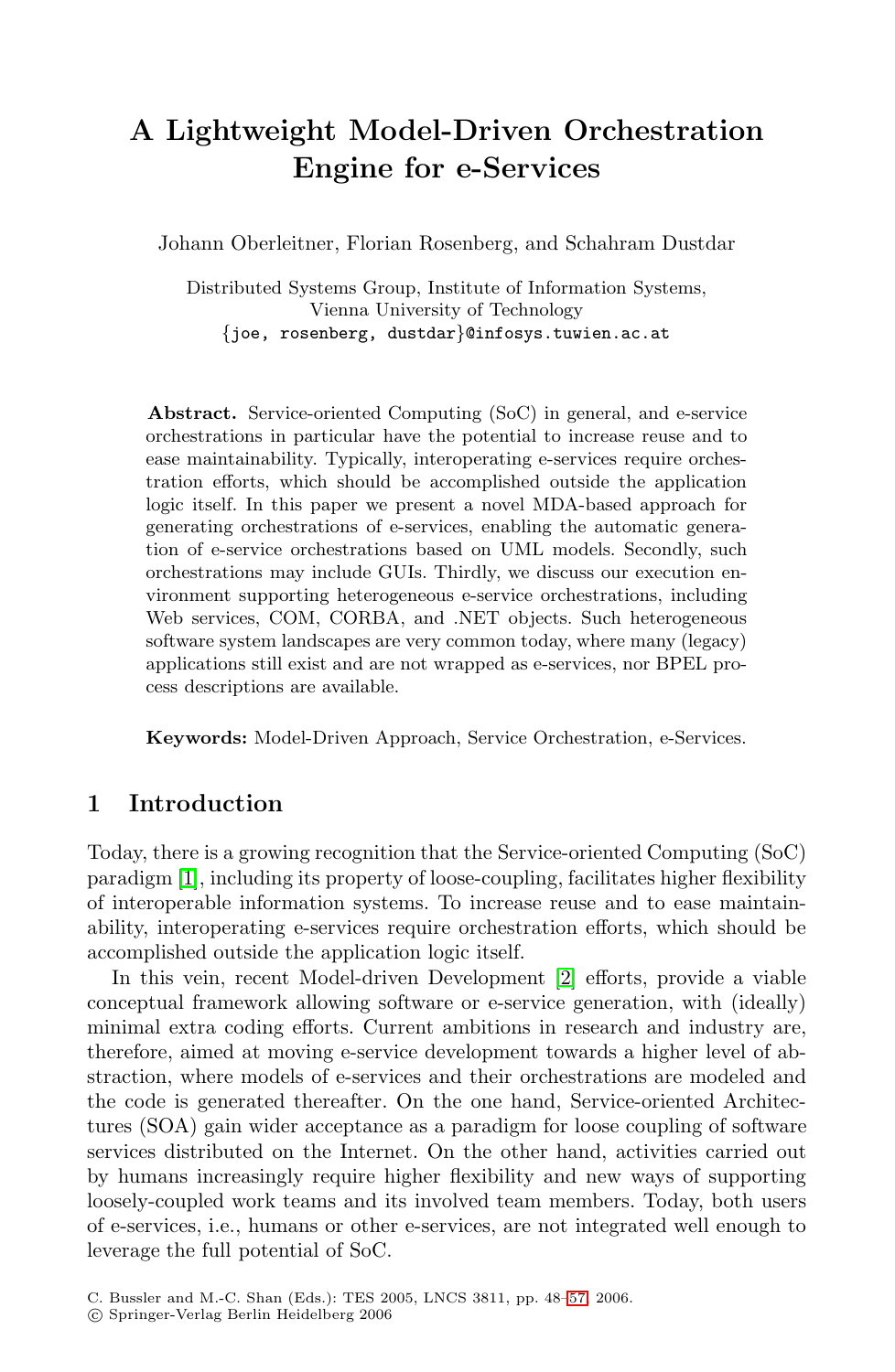The contribution of this paper is threefold. We provide: a) an MDA-based approach for generating orchestrations of e-services, enabling the automatic generation of e-service orchestrations based on UML models; b) the integration of GUIs in such orchestrations; and c) an execution environment supporting heterogeneous e-service orchestrations, including Web services, COM, CORBA (by using [3]), and .NET objects. Such heterogeneous software system landscapes are very common today, where many (legacy) applications still exist and are not wrapped as e-services, nor BPEL process descriptions are available. Nevertheless, such heterogeneous systems require integration into larger orchestrated systems.

The remainder of this paper is structured as follows. Section 2 provides a motivating example from an application domain where we evaluated the viability of our implementation. Section 3 outlines the modeling support provided in our implementation. Section 4 discusses the execution engine which processes UML state- and activity-diagrams and generates required orchestrations. Section 5 presents related work. Section 6 concludes the paper and outlines our future work.

## **2 Motivating Example**

We motivate our model-driven orchestration approach by considering the following example from the hospital domain. When a patient arrives at the hospital several departments and different specialists are involved in the diagnosis. Each department has different, heterogeneous software systems — ranging from applications using COM or CORBA components, and systems offering Web services — which have to be used to make a diagnosis. Some parts of the workflow are performed manually, by entering data using a GUI, other steps are performed automatically, e.g., storing blood-specific data or x-ray results in the database. In addition, it might be necessary to include data from previous examinations that are not stored in-house. Therefore, external services need to be queried. Our scenario, a routine meniscus surgery, has the following workflow: (1) When the patient arrives at the hospital, her personal data is collected and entered in the hospital information system by using a GUI application. On finishing the registration, the health insurance data (containing information from previous diagnoses, etc.) is collected from the insurance company by using their Web services, and stored in the patient record. (2) After the registration process, a doctor is briefing the patient where previous diagnoses and illnesses are discussed and upcoming examinations are clarified. The doctor directly enters important notes to the hospital information system by using the provided GUI application. (3) The standard procedure for a meniscus surgery is to take blood and make x-rays of the necessary parts. The order of these examinations is not important. Due to the high amount of data, the x-rays result is not stored in the hospital information system directly, it is archived in a special database in the radiology department and linked with the patient record. (4) Then, the patient has to go back to the doctor to do the final medical examinations and to discuss the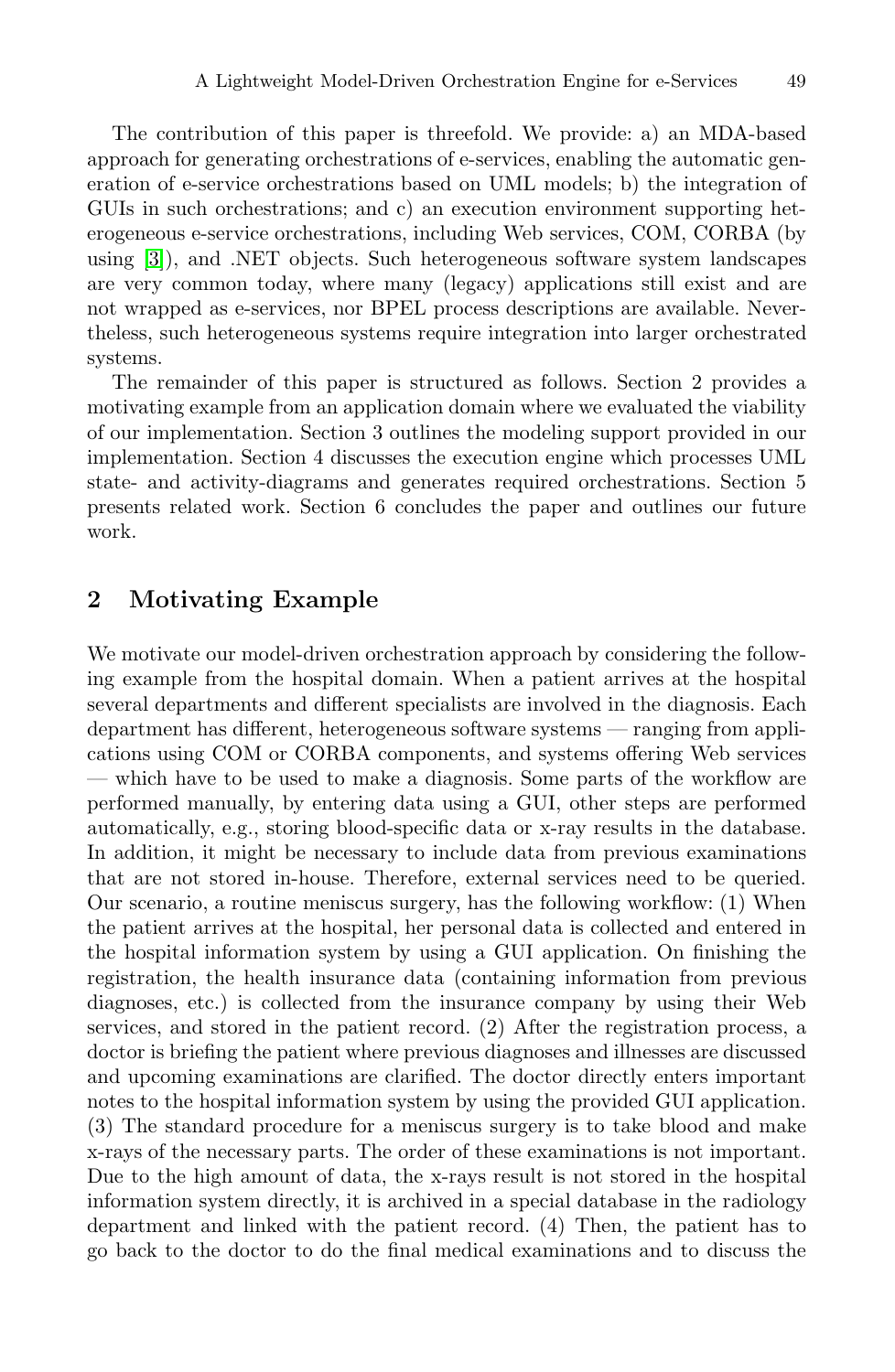#### 50 J. Oberleitner, F. Rosenberg, and S. Dustdar



**Fig. 1.** Hospital Workflow State Diagram

<span id="page-2-0"></span>results of the blood sample and the x-rays. The notes from the doctor are again directly entered into the system.

A simplified version of this workflow is shown in Figure 1 as a UML statechart diagram. We use this model throughout the paper to explain the concepts of our model-driven orchestration approach.

# **3 Model Driven Approach**

In the next sections we describe our orchestration models and how these models are transformed to our internal representation so that our execution engine can process it.

## **3.1 Modeling Support**

We support UML state machines as well as activity diagrams to build a model based orchestration for services. Both diagram types are important for building complex business processes. While state machines are suitable when explicit states can be identified and activities infer transitions between these states,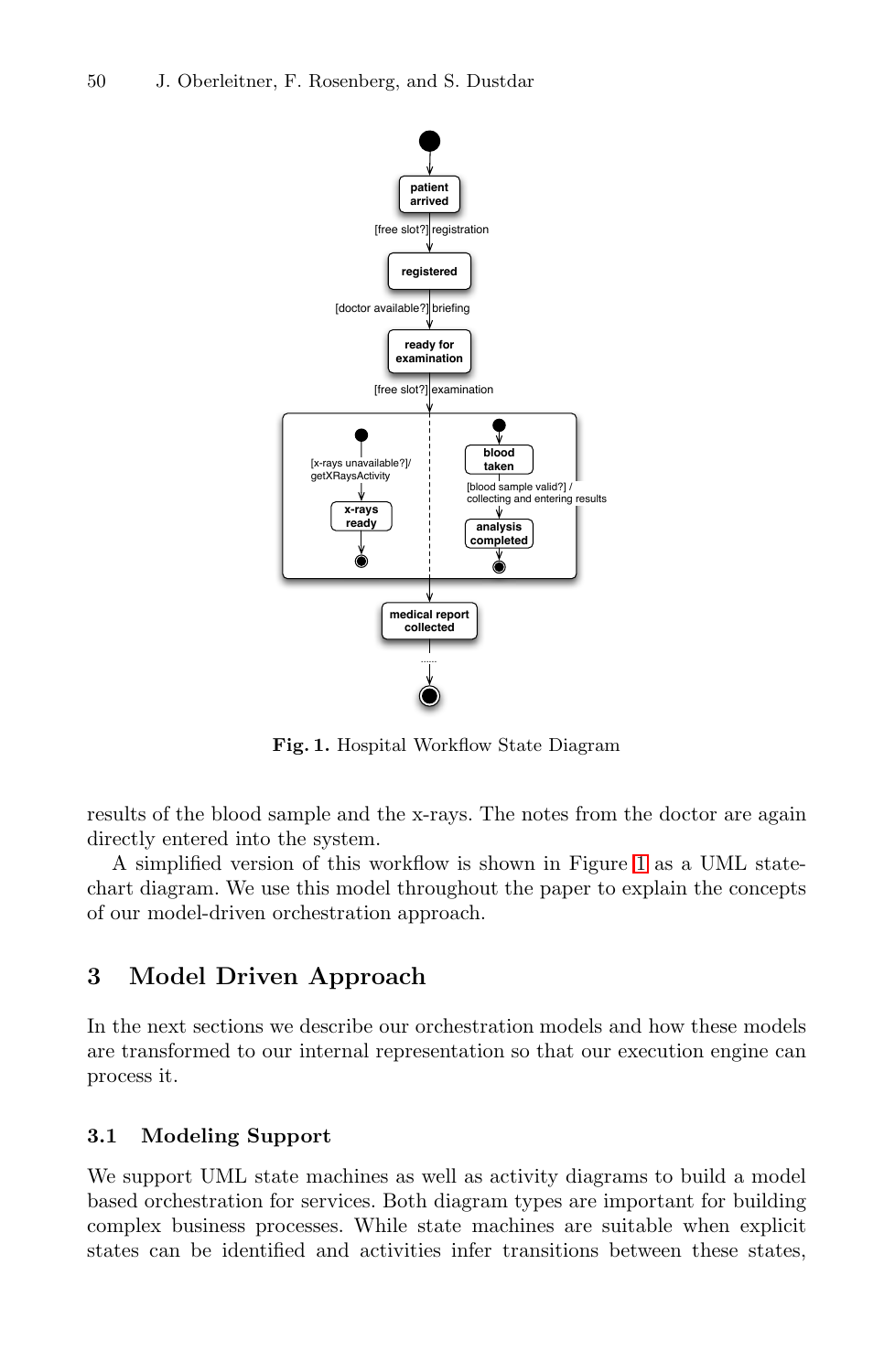activity diagrams are preferred when no states can be identified or each activity would require the introduction of pseudo-states. Furthermore, in state diagrams, the [st](#page-2-0)ate of an orchestration is always explicit. This explicit state offers support for long-running transactions, which require such explicit points to wait for other activities (e.g., user input).

For state-charts, we support most constructs provided by the UML 1.5 standard [4]. In particular, simple states, composite states to structure an orchestration, history states, concurrent states, initial (start) and final (end) states and transitions, eventually restricted by guards, are supported. In the example [dep](#page-2-0)icted in Figure 1, we have used an initial state, multiple simple states, one concurrent state with two nested child states and multiple transitions. To execute application logic associated with states or transitions, references to an action may be linked to state entry, state exit or the firing of transitions. An action itself may be modeled by an activity diagram or another state machine, or we refer to an invocation. Most UML modeling tools support these links directly in the model.

According to Figure 1, when a new patient arrives, the first state is entered. When a free registration slot is available, the registration process is initiated, in which the nurse enters the patient data by using a GUI application which will be invoked by the registration action. Such actions can be modeled by activity diagrams which may include service invocations, but also processing steps of a GUI. Actions included in a model can refer to GUIs to fill and retrieve data and to steer the control flow. For instance, user decisions (e.g., pressing buttons) in a GUI may directly be reflected in the control flow of the orchestration.

After several state transitions, the patient is waiting for a free examination slot, which leads to states running concurrently: the right part models the blood exa[m](#page-4-0)ination, whereas the left one models how to deal with required x-rays images which is handled by the getXRaysActivity in case the x-rays have not already been available in the system. After both results are available, the concurrent states are left and the medical report is prepared.

Actions invoked on state entry, state exit and on state transitions, are either service invocations, activity diagrams or new state machines. The highest flexibility among these possibilities is provided by executing activity diagrams, as can be seen in Figure 2. Actions in this diagram are activated when no recent x-ray images are available. It models the [po](#page-2-0)ssibilities of providing a recent x-ray image,  $(1)$  either by scanning the one brought by the patient, or  $(2)$  by requesting it via Web service from a medical specialist or (3) create one in-house by doing an x-ray.

Unlike standard design processes, we require that the models are complete, since the various models are the single source of input. Due to space restrictions, our illustrations are just simplifications of real models. There must not be any informal actions or guards. For our model in Figure 1, this means that the guard [doctor available] must refer to system variables, for instance, [exists (doctorAvailable)]. This expression evaluates to true if there exists a global system variable doctorAvailable.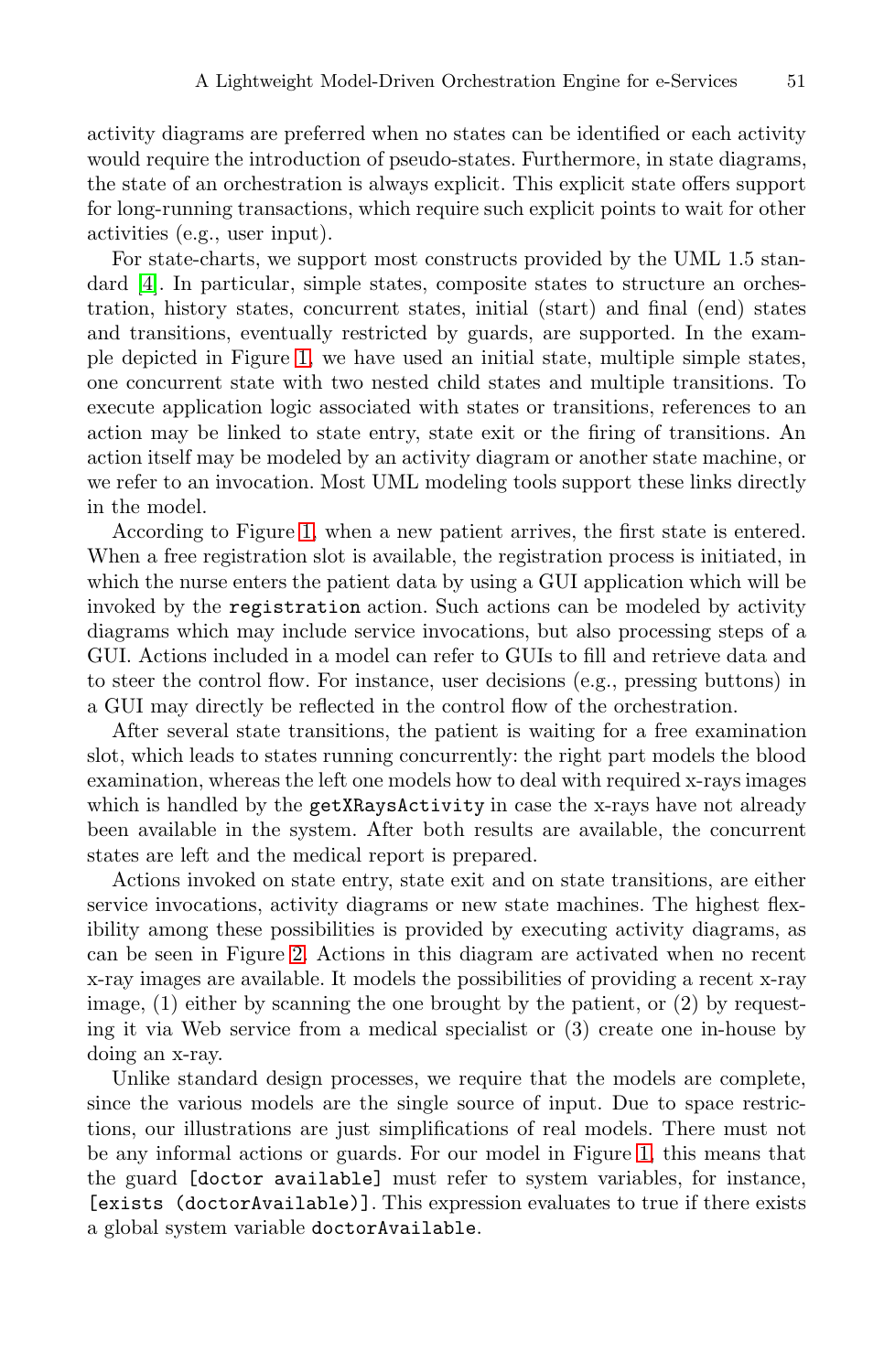#### 52 J. Oberleitner, F. Rosenberg, and S. Dustdar



**Fig. 2.** X-Rays Activity Diagram

<span id="page-4-0"></span>Modeled orchestrations can be exposed as composite services, therefore, two special actions for receiving input messages and replying output messages have to [b](#page-9-1)e included in the diagrams. These actions are parameterized by name and type of the message parts and variable names which are used to refer to within the orchestration.

#### **3.2 Tran[sfo](#page-5-0)rmation Tool**

The models can be created with any UML standard compliant modeling tool, which supports XMI [2] export. Our execution engine, however, does not process [X](#page-2-0)MI directly but requires a data source which supports sequential data, such as relational databases or XML files.

We have built a transformation tool, which converts XMI files to our sequential representation. States and transitions of sta[te](#page-2-0) machines are parsed and stored in tabular form. Table 1 shows a subset of the generated state entries. Nesting of states is handled with the state type column for which concurrent or composite states can possess child states. The example shows the examination state from Figure 1 which contains several child states processed concurrently. The child states themselves are composites.

Table 2 depicts how transitions are stored by the transformation tool. For instance, the transition that leads to the x-rays ready state in Figure 1 has a guard and invokes the getXRaysActivity action.

Activity diagrams are also stored in one action table that stores the name of the action and invocation parameters. To support control flow actions, the transformation tool assigns unique incremental numerical ids to each action in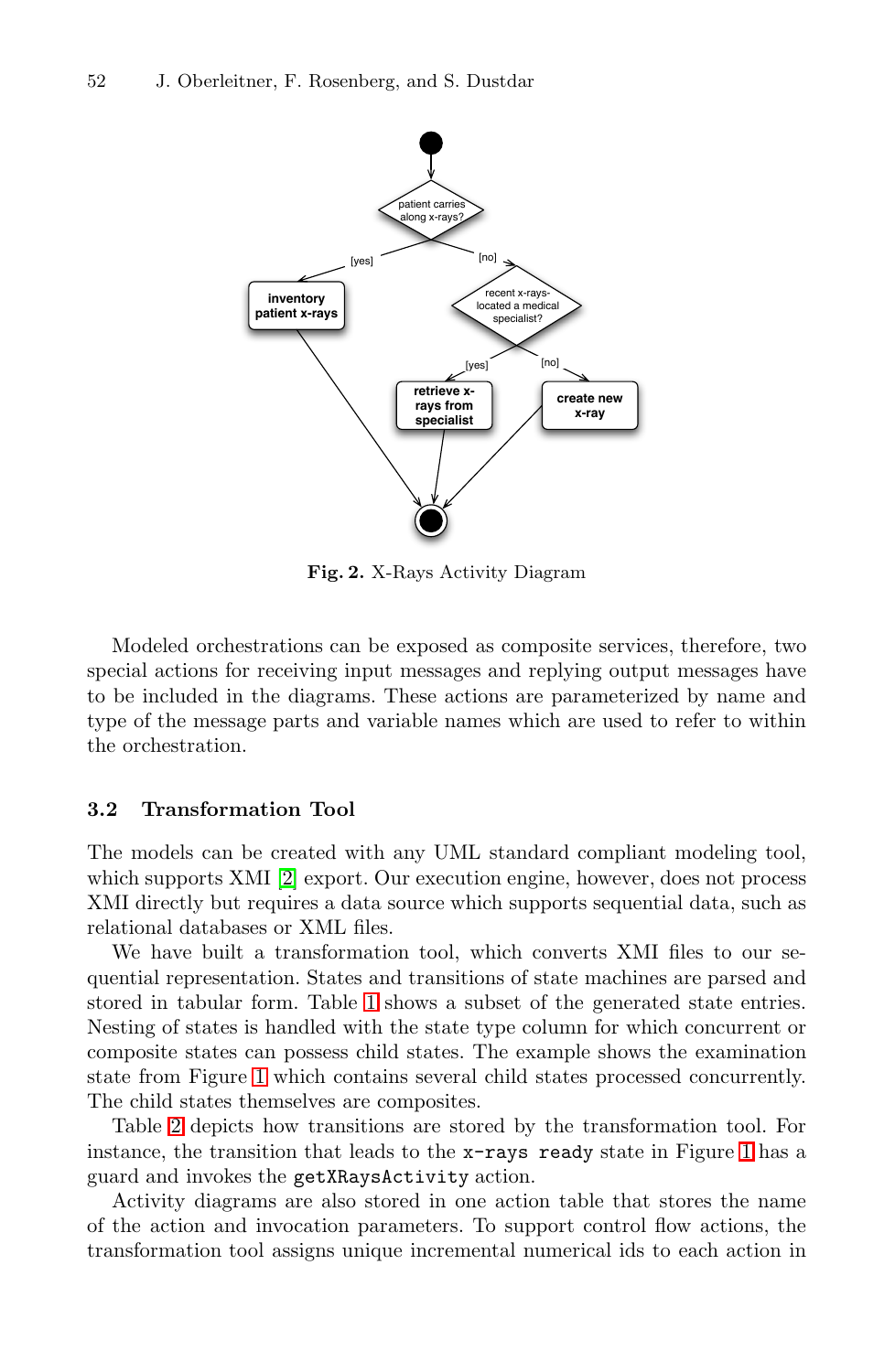<span id="page-5-0"></span>

| state name              | state type      | parent state       | initial                     | child entry action | exit action |
|-------------------------|-----------------|--------------------|-----------------------------|--------------------|-------------|
|                         |                 |                    | state                       |                    |             |
| examinations concurrent |                 |                    |                             |                    |             |
| x-ray                   | exami-composite |                    | examinations initial x-rays |                    |             |
| nation                  |                 |                    |                             |                    |             |
| initial x-rays          | initial         | exami--<br>x-ray   |                             |                    |             |
|                         |                 | nation             |                             |                    |             |
| x-rays ready            | simple          | $exami$ -<br>x-ray |                             |                    |             |
|                         |                 | nation             |                             |                    |             |
| avail-final<br>x-rays   |                 | exami--<br>x-ray   |                             |                    |             |
| able                    |                 | nation             |                             |                    |             |

**Table 1.** Transformed State Example

**Table 2.** Transformed Transition Example

| transition | source state | target state       | transition ac-guards |            | trigger events |
|------------|--------------|--------------------|----------------------|------------|----------------|
| name       |              |                    | tion                 |            |                |
| getXR      | x-rays init  | x-rays ready       | getXR                | exists     |                |
|            |              |                    | Activity             | (s::xrays) |                |
| anonymous  | x-rays ready | avail-l-<br>x-rays |                      |            |                |
|            |              | able               |                      |            |                |

the activity diagram. The execution engine uses these ids to dynamically select the next action.

## **4 Execution Engine**

We have built our lightweight execution engine for the .NET platform to execute the models described in the previous sections. In this section we describe the mechanisms to process models stored in a format provided by the transformation tool. The aforementioned tables act as i[np](#page-6-0)ut to the execution engine.

#### **4.1 Processing State Machines**

Processing a state machine is initiated by creating an instance of the State-Machine class. This instance fetches the state and transition tables into memory. After the instantiation of the state machine, initial states are immediately entered and followed to the innermost nested state. Figure 3 shows parts of the class diagram for processing state machines.

Transitions between states are triggered by events. We support different kinds of events, primarily GUI events caused by user interactions or custom events caused by programmatic actions. In case one of these events happens, a transition is fired and the target state becomes activated.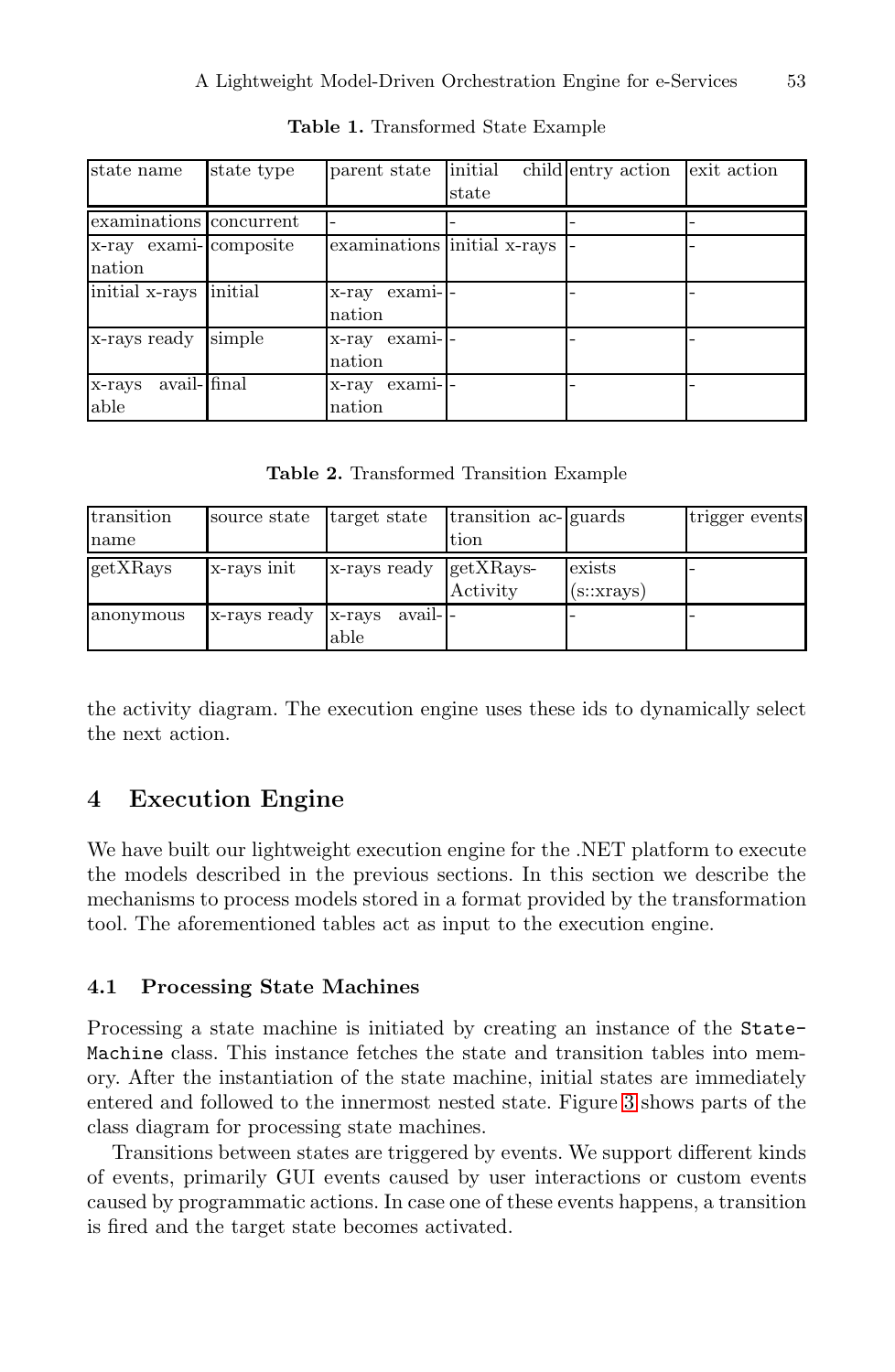#### <span id="page-6-0"></span>54 J. Oberleitner, F. Rosenberg, and S. Dustdar



**Fig. 3.** Execution Engine Class Diagram

On each state entry or state exit, as well as on transitions, an action can be executed. These actions may refer to activity diagrams, state machines, or service invocations. There is no particular difference, if a simple state is entered or if a nested state in a composite state is entered. Furthermore, we emit additional .NET events on state entry, state exit or state transition. This allows the execution of recurring actions for each transition arc without polluting the process models by referring to the same activity diagrams over and over. For instance, if a user is not allowed to enter another state dependent on the context of the data, event handlers may cancel the transition.

In addition to an action that may be executed when a transition event has fired, a guard expression can be provided. This guard expression returns a boolean value and is evaluated before a state exit or an optional transition activity is started. In case the guard evaluates to false the whole transition is canceled and the old state is restored.

Furthermore, our engine also supports history states. A history state stores in which substate a composite state resided before the composite state is left. When the history state is entered again the previous state is restored. Concurrent states split the execution in multiple paths, which can be executed in parallel. The child states of a state of type concurrent are in turn composite states that require an explicit initial and an explicit final state. When a concurrent state is entered, the initial states of each child state are entered. A concurrent state is left when each concurrently processed child state has reached a final state. One drawbac[k o](#page-7-0)f our implementation, however, is that we do not support transitions from one concurrent state to another.

## **4.2 P[ro](#page-9-2)cessing Activity Diagrams**

Fine-grained actions may be modeled with UML activity diagrams. Our execution engine processes sequences of actions stored in the data source of the actiongroup tables. Figure 4 shows the classes involved in processing of action groups. To execute these action-groups an instance of type ActionGroup is created. Similar to states and transitions of state machines, the sequence of actions is loaded on initialization of the action-group. Actions themselves are realized with the flyweight pattern [5]. For each single action within a sequence of actions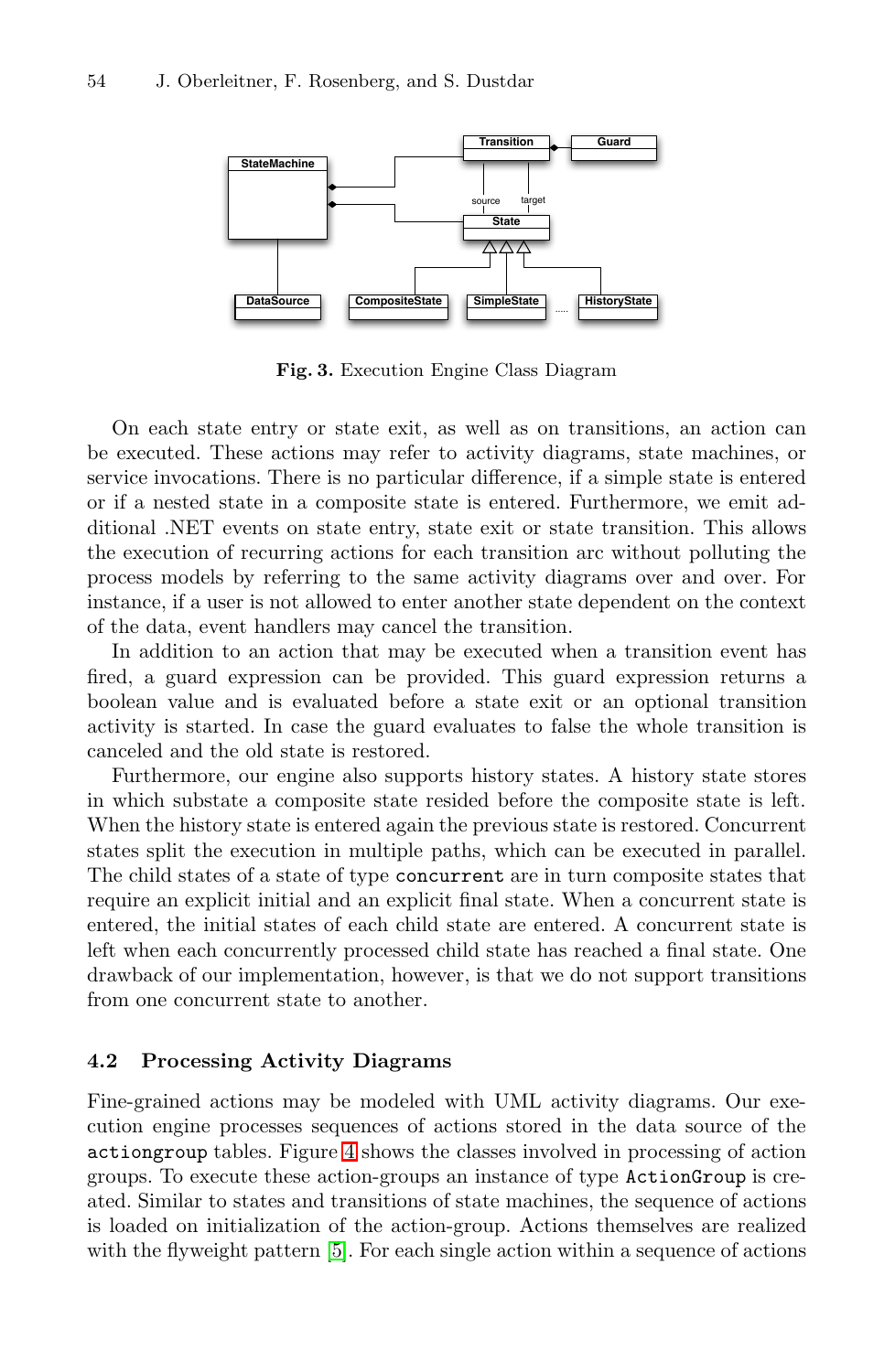

<span id="page-7-0"></span>**Fig. 4.** ActionGroup Class Diagram

a Context object is created that parses and stores the parameters originating from the action description in the data source. The classes that implement the actions themselves inherit from the Action class.

When an action-group shall be executed a loop processes each context object that in turn delegates the execution to the action object. The context provides not only access to the parameters of the action but supports also access to variables with different scopes, either system global, statemachine-local, or local to an activity diagram. Furthermore, the control flow within an activity diagram may be modified by modifying some predefined fields of the context. We have predefined various action classes that have different tasks:

**Control-flow actions:** Some actions deal with modifying the flow within the sequence of actions. The execution engine supports an if-then-else construct, too. One parameter provides the conditional expression that is evaluated at runtime. These expressions refer to any variables stored in the context and test its existence, support relational operators for comparison of numbers and strings, and may use logical operators to build complex expressions. Another action ReturnToOldState, allows that a transition may be canceled by setting a context flag.

**StateMachine actions:** A small number of actions allow starting sub-statemachines that will either block the current machine or can also run in parallel. **Container actions:** Some actions allow reading and writing to arbitrary variables provided by a blackboard. Actions and the state machines can then access these variables.

**Domain-specific actions:** We have used the execution engine to also integrate GUI elements. Hence, we have built a couple of actions that load and show GUI forms and other actions that allow modification of GUI widgets.

**Invocation actions:** Services can be executed by using one of the invocation actions (for CORBA, .NET, COM or Web services). The targets of these calls are configured externally. The execution of further actions may be blocked by another action that supports waiting for notifications.

New action types can easily be added by providing an action class which implements execution semantics and a context class that parses and stores the configuration parameters.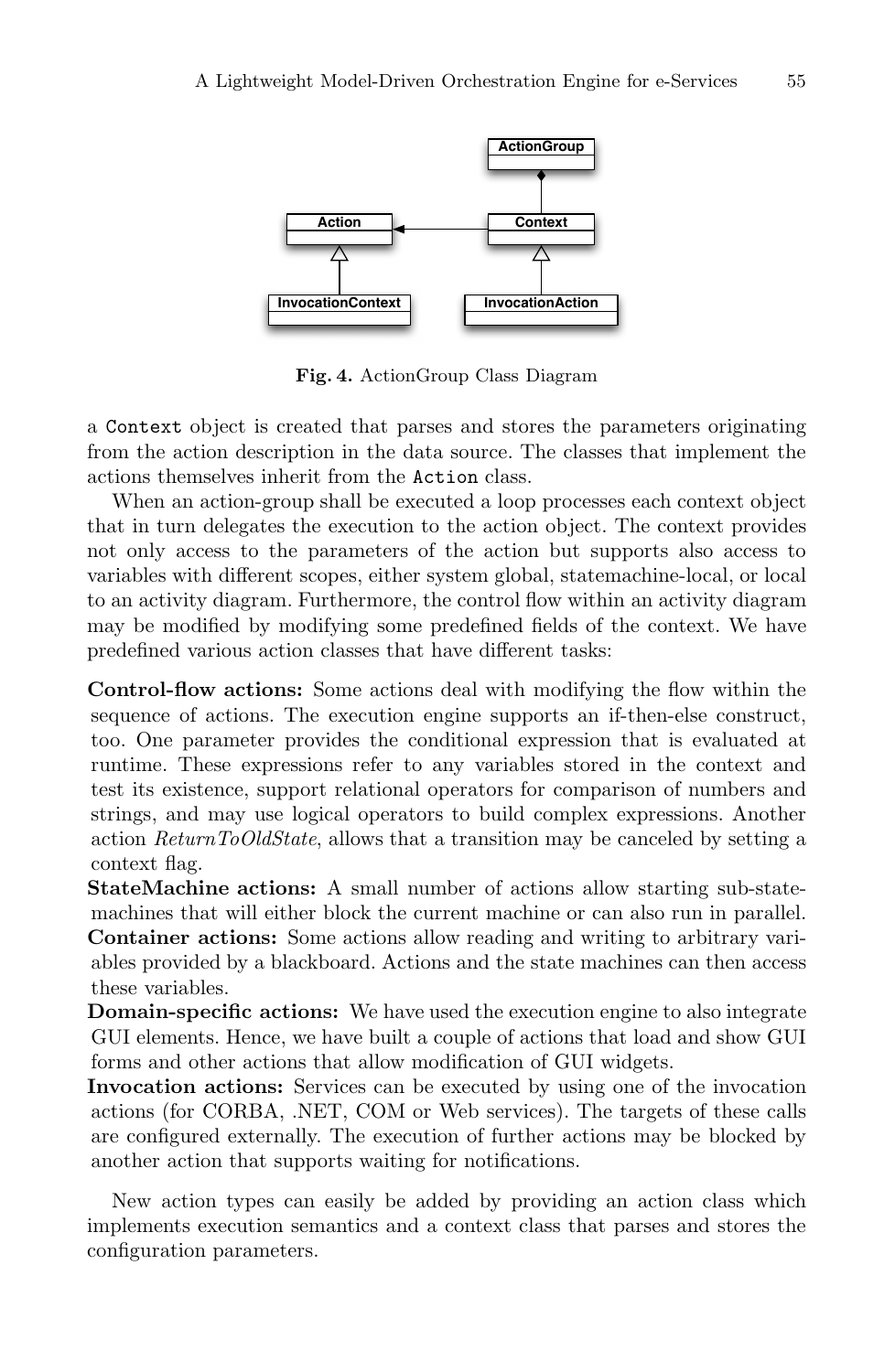# **5 Related Work**

To the best of our knowledge, there are currently no existing model-driven orchestration approaches, which focus on the integration of heterogeneous services that also include GUI applications.

In the workflow and BPM (Business Process Management) area, numerous approaches exist that focus on coordinating work through software. Most of these approaches are n[ot](#page-9-3) capable of invoking different components such as Web servi[ces](#page-9-4), COM, DCOM, Java, EJB. The few existing approaches, such as JOpera [6] or JBPM [7] use proprietary languages and tools for modeling, whereas we rely on using standardized tools (UML) to model our workflows. Furthermore, these tools only support Web services and Java technologies.

Newer approaches, inspired by the service-oriented architecture (SOA), focus on the orchestration and composition of Web services into higher-level processes and composed services. Currently, BPEL [8] is increasingly used for the orchestration of Web services [9]. We believe that one of the major disadvantages of BPEL is that the activity types in the orchestration are limited to Web services only and that there is currently no modeling standard for BPEL processes. BPEL-J [10], a joint effort of BEA and IBM, tries to combine BPEL with Java b[y ad](#page-9-5)ding activities, called Java Snippets, which allow to embed Java code into the process and allow to interact with J2EE components. Our decision not to use BPEL as execution language has several origins: Firstly, BPEL is not designed for combining service invo[cati](#page-9-6)ons and human-centric interactions. Secondly, existing BPEL execution engines are rather heavyweight, while our execution engine has only small requirements on the environment and may potentially be executed on PDAs.

Executable UML [11] is one research direction in the MDA area focusing on building directly executable models of software systems which are used as input to execution engines. Usually these approaches focus on rather small domainspecific areas, such as embedded systems [12]. Our approach, however, focus on the integration of heterogeneous services.

## **6 Conclusion and Future Work**

Orchestrating e-services provided by different systems is increasingly important for heterogeneous systems. Current implementations do not focus on a modeldriven orchestration of services provided by heterogeneous systems and the integration of GUI based applications. Based on an example from the medical domain, we presented our model-driven approach for specifying service orchestrations, which allow the invocation of various services implemented in .NET, CORBA and COM. Furthermore, a service can even be a GUI application integrated into the orchestration. A previous version of the system is already in use in one hospital in Austria.

We plan to improve modeling the support. Currently, exception handling is only supported by nesting diagrams, which is tedious to do with modeling tools.